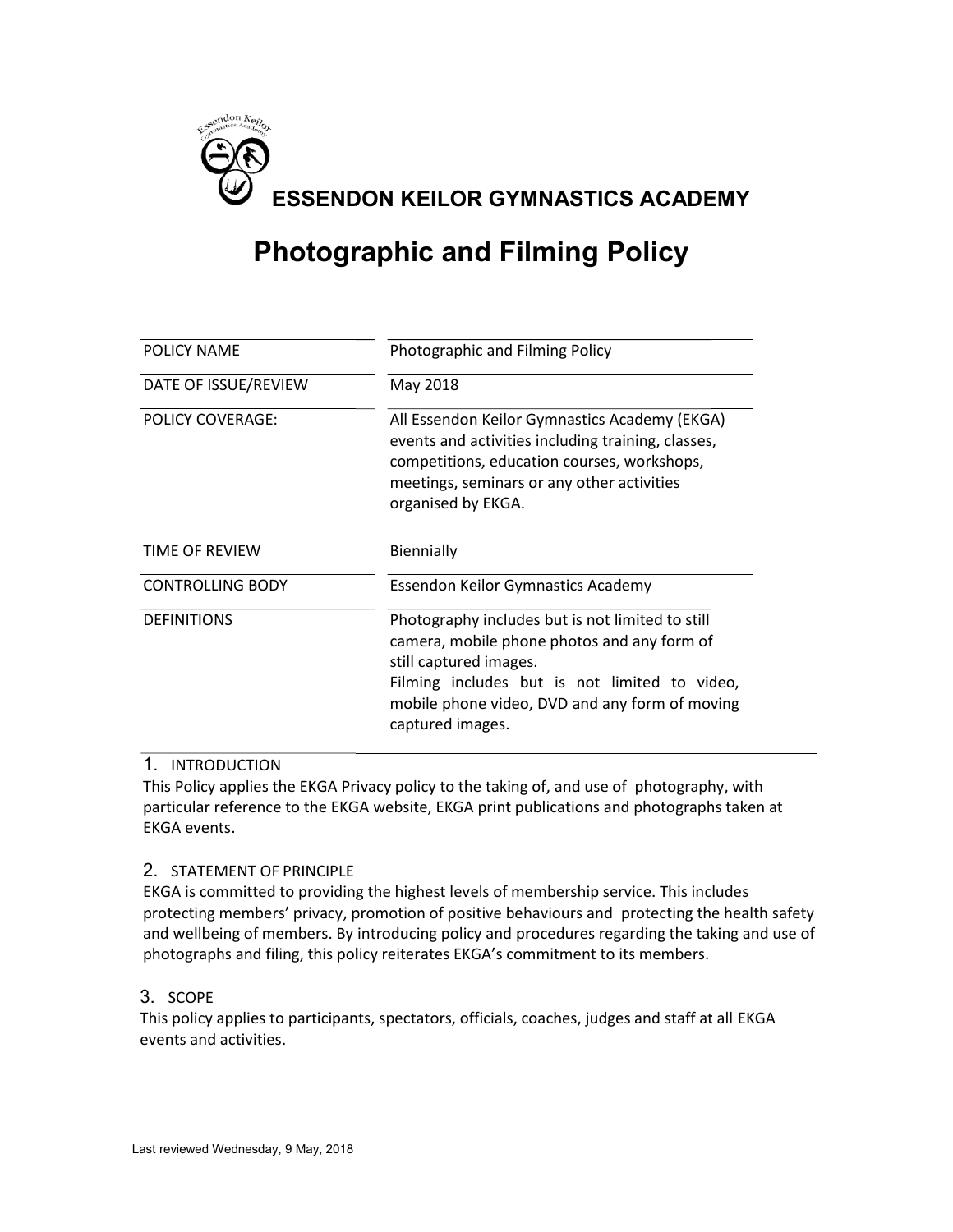#### 4. RELATED DOCUMENTS

Related EKGA documents include the following:-:

- 4.1. Privacy Policy
- 4.2. Codes of behaviour

4.3. Member Protection Policy

# 5. PHOTOGRAPHIC POLICY

#### 5.1 Photography and Filming at Events

EKGA may take photographs and moving images at gymnastics events for use on the EKGA website and other publications. If formally notifies by a member that they do not which to have their image captured EKGA will endeavor to respect the member's wishes.

#### 5.2 Authorised photographers

Only EKGA staff / authorized photographers and videographers are permitted to take photographs or film on the competition floor (inside the fenced area) at EKGA events / during classes. (Please refer to 7.4 Authorised Photographs Terms of Reference)

#### 5.3 Sale of Photographs

Only authorized photographers may be permitted to sell or use photographs for commercial use. (refer to 7.4)

#### 5.4 Flash Photography

Flash photography is prohibited at all EKGA competitions, events and during training.

#### 5.5 Parents and Spectators

EKGA permits parents, guardians and family members to take photographs and film their child from the spectator areas. It is expected that whilst people should only be taking photos / filming their own child, other children may appear in the background of images. Spectators should not deliberately be taking photos of children unrelated to them.

#### 6. GUIDELINES FOR THE USE OF IMAGES

#### 6.1 Diversity

EKGA will endeavour to ensure that photographs and videos published on the EKGA website and other publications reflect the diversity of the organisation and its members.

## 6.2 Health and wellbeing

EKGA is concerned with the health and wellbeing of its members, and as such will exclude images that may be deemed offensive or unflattering.

Furthermore, EKGA will not actively publish imagery which suggests the use of tobacco, alcohol or prohibited drugs.

In selecting photographs and videos for use in EKGA publications and other publications, EKGA shall not intentionally expose any person to hatred, ridicule or contempt. EKGA will not identify persons will full names in a published image unless written approval has been obtained.

#### 6.3 Ownership

Images collected by EKGA are the property of the Association and individuals contained in such images has no ownership rights of such images. EKGA retains the right to use members' images in publications and promotional material.